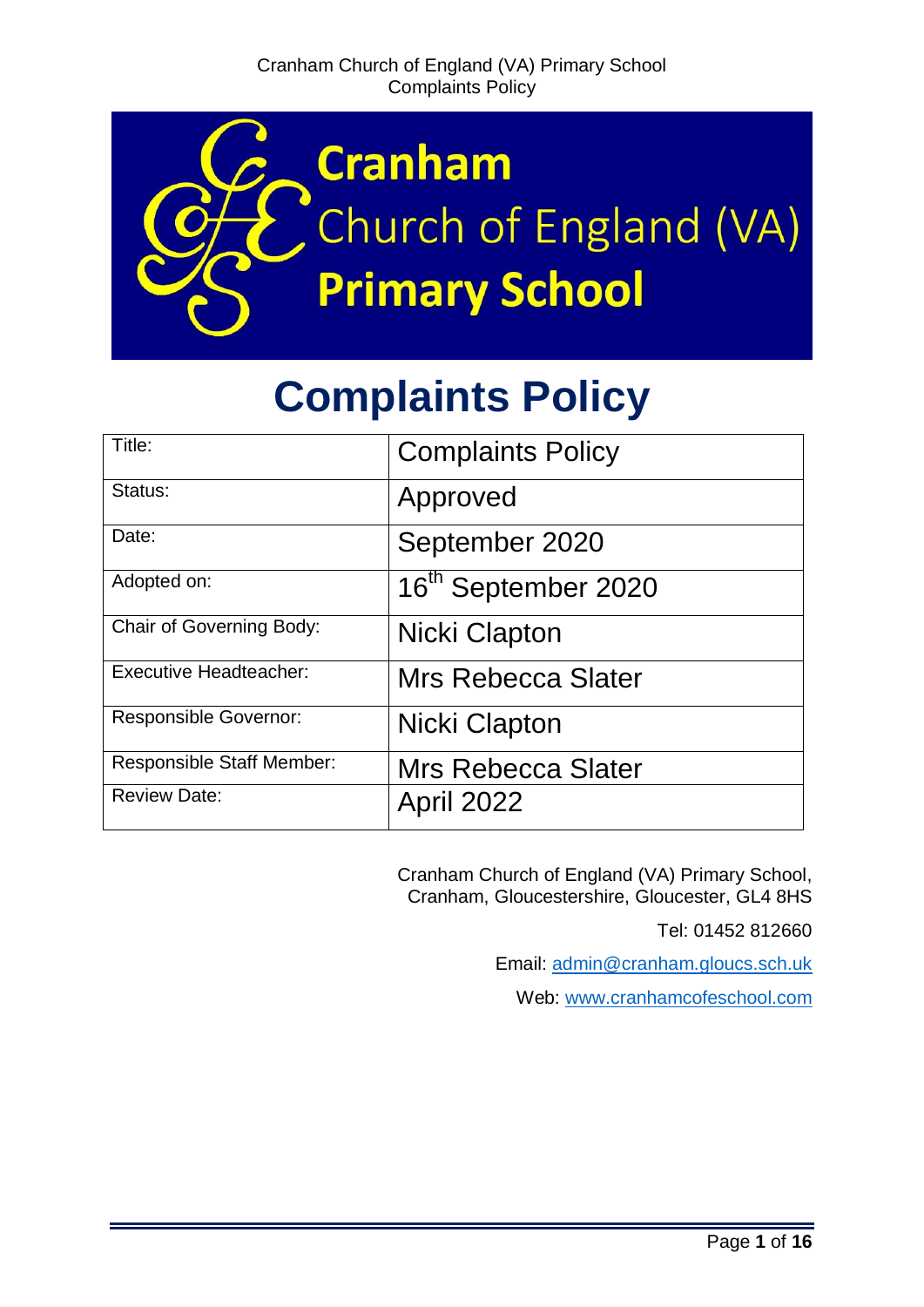# <span id="page-1-0"></span>**CONTENTS**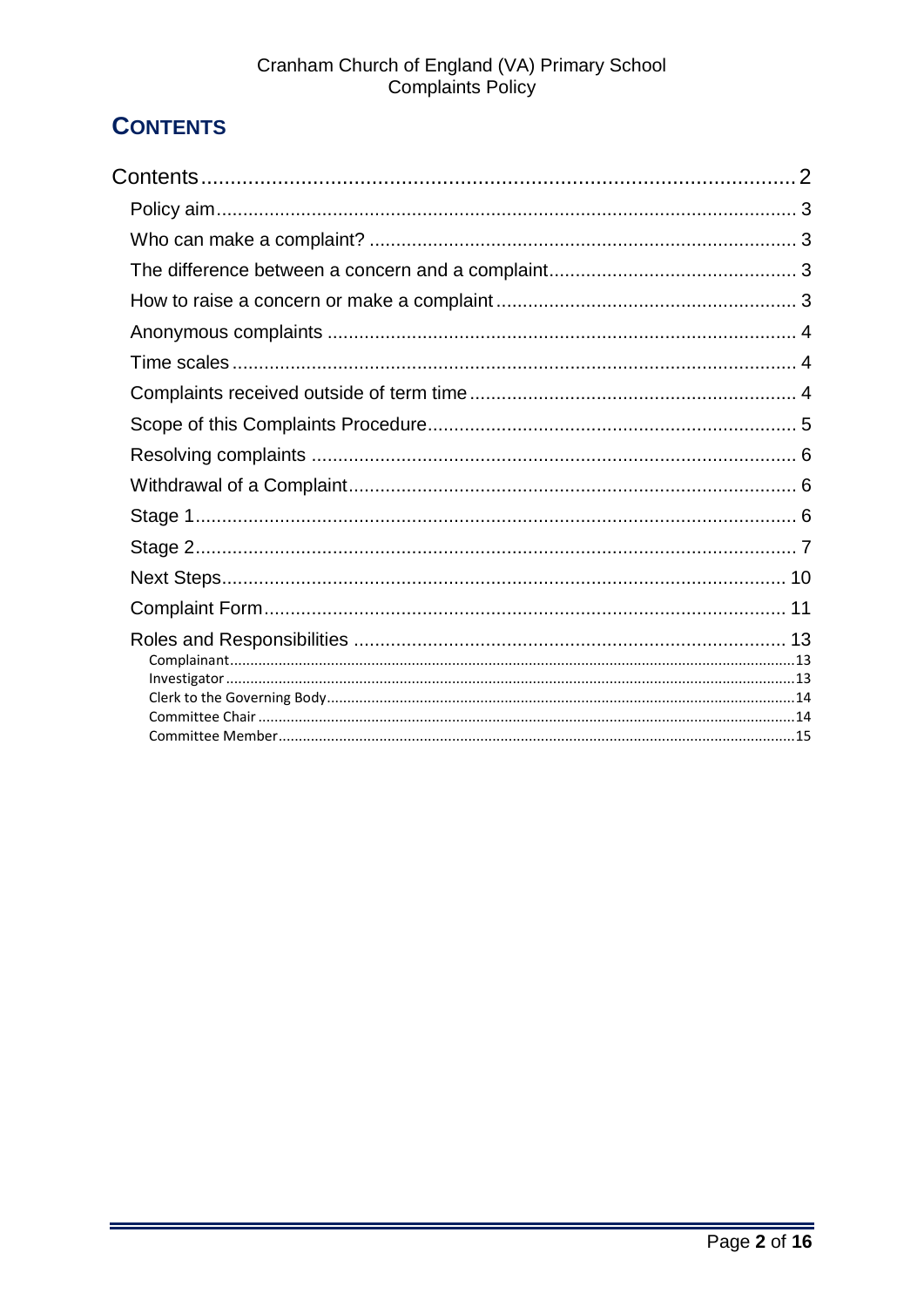#### Cranham Church of England (VA) Primary School Complaints Policy

*Sowing the seeds of learning, through*

*Courage, Compassion and Community.*

#### <span id="page-2-0"></span>**Policy aim**

At Cranham C of E School, we endeavour to serve our community to the best of our ability, and pride ourselves on working in effective collaboration with parents and other groups. However, we recognise that sometimes things go wrong, despite our best efforts. This policy is to support people who feel that their concern has not been dealt with as effectively as they would like by the school team.

#### <span id="page-2-1"></span>**Who can make a complaint?**

This complaints procedure is not limited to parents or carers of children that are registered at the school. Any person, including members of the public, may make a complaint to Cranham C of E School about any provision of facilities or services that we provide. Unless complaints are dealt with under separate statutory procedures (such as appeals relating to exclusions or admissions), we will use this complaints procedure.

#### <span id="page-2-2"></span>**The difference between a concern and a complaint**

A concern may be defined as '*an expression of worry or doubt over an issue considered to be important for which reassurances are sought'*.

A complaint may be defined as '*an expression of dissatisfaction however made, about actions taken or a lack of action*'.

It is in everyone's interest that concerns and complaints are resolved at the earliest possible stage. Many issues can be resolved informally, without the need to use the formal stages of the complaints procedure. Cranham C of E Primary takes concerns seriously and will make every effort to resolve the matter as quickly as possible.

If you have difficulty discussing a concern with a particular member of staff, we will respect your views. In these cases, the Head teacher, will refer you to another staff member. Similarly, if the member of staff directly involved feels unable to deal with a concern, they will refer you to another staff member. The member of staff may be more senior but does not have to be. The ability to consider the concern objectively and impartially is more important.

We understand however, that there are occasions when people would like to raise their concerns formally. In this case, Cranham C of E Primary School will attempt to resolve the issue internally, through the stages outlined within this complaints procedure.

#### <span id="page-2-3"></span>**How to raise a concern or make a complaint**

A concern or complaint can be made in person, in writing or by telephone. They may also be made by a third party acting on behalf on a complainant, as long as they have appropriate consent to do so.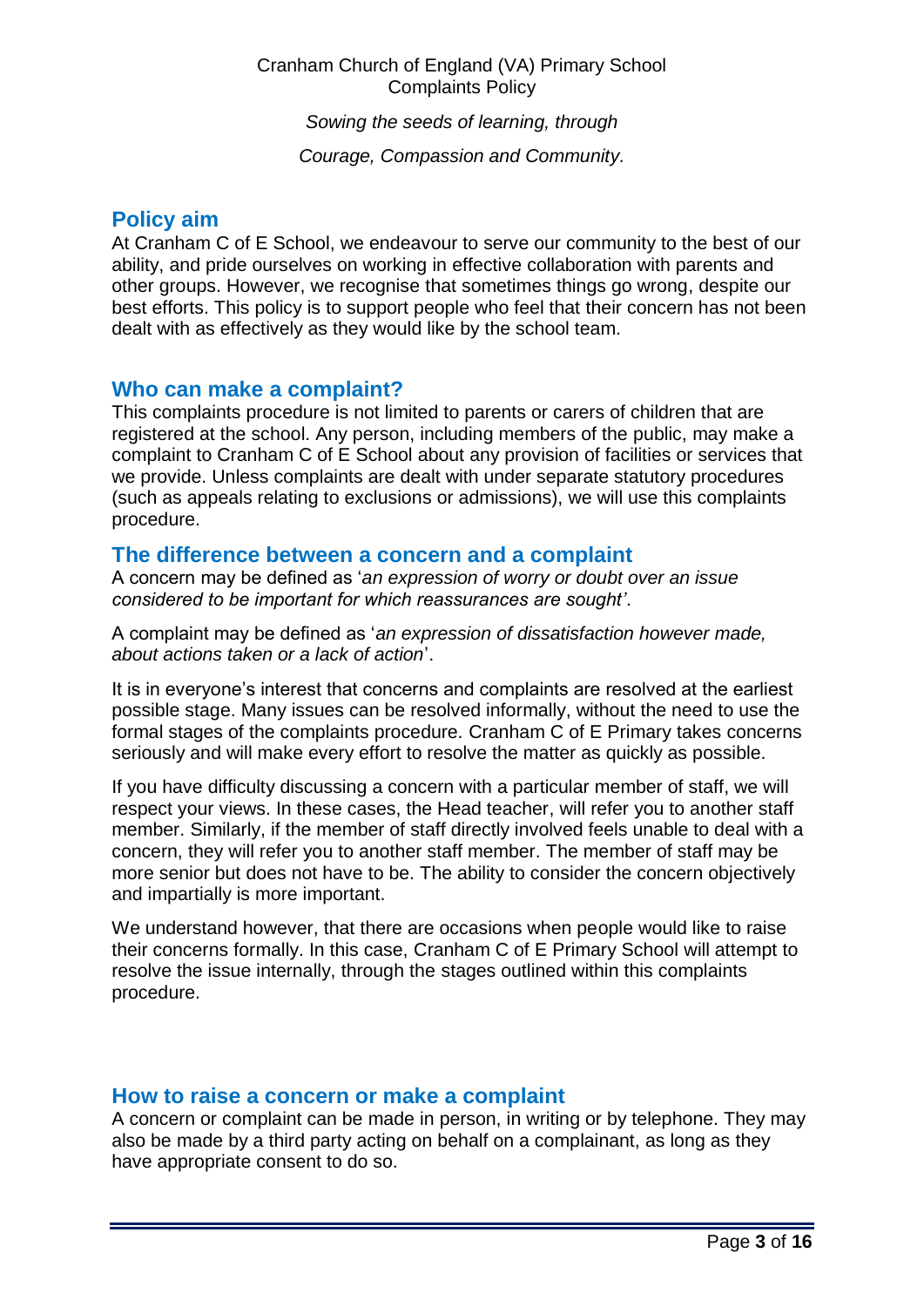Concerns should be raised with either the class teacher or headteacher. If the issue remains unresolved, the next step is to make a formal complaint.

Complainants should not approach individual governors to raise concerns or complaints. They have no power to act on an individual basis and it may also prevent them from considering complaints at Stage 2 of the procedure.

Complaints against school staff (except the headteacher) should be made in the first instance, to the Head Teacher, through the school office*.* Please mark correspondance as Private and Confidential.

Complaints that involve or are about the headteacher should be addressed to (the Chair of Governors), via the school office. Written and emailed complaints should be marked as Private and Confidential.

Complaints about the Chair of Governors, any individual governor or the whole governing body should be addressed to the Clerk to the Governing Body via the school office. Please mark them as Private and Confidential.

For ease of use, a template complaint form is included at the end of this procedure. If you require help in completing the form, please contact the school office. You can also ask third party organisations like the Citizens Advice [\(https://www.citizensadvice.org.uk\)](https://www.citizensadvice.org.uk/) to help you.

In accordance with equality law, we will consider making reasonable adjustments if required, to enable complainants to access and complete this complaints procedure. For instance, providing information in alternative formats, assisting complainants in raising a formal complaint or holding meetings in accessible locations.

# <span id="page-3-0"></span>**Anonymous complaints**

We will not normally investigate anonymous complaints. However, the headteacher or Chair of Governors, if appropriate, will determine whether the complaint warrants an investigation.

# <span id="page-3-1"></span>**Time scales**

You must raise the complaint within three months of the incident or, where a series of associated incidents have occurred, within three months of the last of these incidents. We will consider complaints made outside of this time frame if exceptional circumstances apply.

# <span id="page-3-2"></span>**Complaints received outside of term time**

We will consider complaints made outside of term time to have been received on the first school day after the holiday period.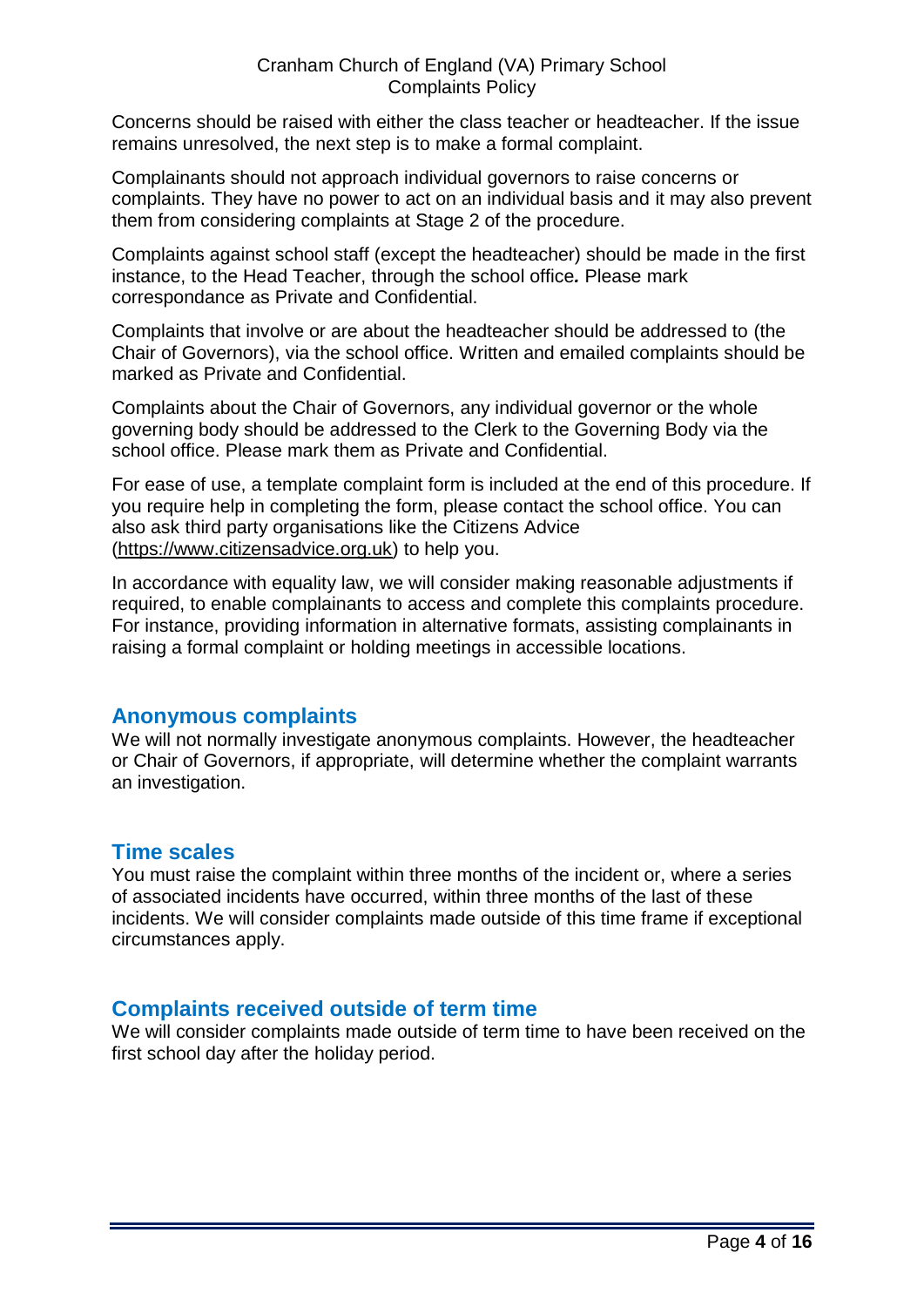# <span id="page-4-0"></span>**Scope of this Complaints Procedure**

This procedure covers all complaints about any provision of community facilities or services by Cranham C of E school, other than complaints that are dealt with under other statutory procedures, including those listed below.

| <b>Exceptions</b>                                                                                                                         | Who to contact                                                                                                                                                                                                                                                                                                                                                                                                                                                                                                                                                                                                                                                               |
|-------------------------------------------------------------------------------------------------------------------------------------------|------------------------------------------------------------------------------------------------------------------------------------------------------------------------------------------------------------------------------------------------------------------------------------------------------------------------------------------------------------------------------------------------------------------------------------------------------------------------------------------------------------------------------------------------------------------------------------------------------------------------------------------------------------------------------|
| Admissions to schools<br>Statutory assessments of<br>$\bullet$<br><b>Special Educational Needs</b><br>School re-organisation<br>proposals | Concerns about admissions, statutory assessments<br>of Special Educational Needs, or school re-<br>organisation proposals should be raised with<br>Gloucestershire Local Authority.                                                                                                                                                                                                                                                                                                                                                                                                                                                                                          |
| Matters likely to require a<br>$\bullet$<br><b>Child Protection</b><br>Investigation                                                      | Complaints about child protection matters are<br>handled under our child protection and safeguarding<br>policy and in accordance with relevant statutory<br>guidance.<br>If you have serious concerns, you may wish to<br>contact the local authority designated officer (LADO)<br>who has local responsibility for safeguarding or the<br>Multi-Agency Safeguarding Hub (MASH). The<br>LADO is Nigel Hatten.                                                                                                                                                                                                                                                                |
| Exclusion of children from<br>school*                                                                                                     | Further information about raising concerns about<br>exclusion can be found at: www.gov.uk/school-<br>discipline-exclusions/exclusions.<br>*complaints about the application of the behaviour<br>policy can be made through the school's complaints<br>procedure.                                                                                                                                                                                                                                                                                                                                                                                                             |
| Whistleblowing                                                                                                                            | We have an internal whistleblowing procedure for all<br>our employees, including temporary staff and<br>contractors.<br>The Secretary of State for Education is the<br>prescribed person for matters relating to education<br>for whistleblowers in education who do not want to<br>raise matters direct with their employer. Referrals<br>can be made at: www.education.gov.uk/contactus.<br>Volunteer staff who have concerns about our school<br>should complain through the school's complaints<br>procedure. You may also be able to complain direct<br>to the LA or the Department for Education (see link<br>above), depending on the substance of your<br>complaint. |
| • Staff grievances                                                                                                                        | Complaints from staff will be dealt with under the<br>school's internal grievance procedures.                                                                                                                                                                                                                                                                                                                                                                                                                                                                                                                                                                                |
| • Staff conduct                                                                                                                           | Complaints about staff will be dealt with under the<br>school's internal disciplinary procedures, if                                                                                                                                                                                                                                                                                                                                                                                                                                                                                                                                                                         |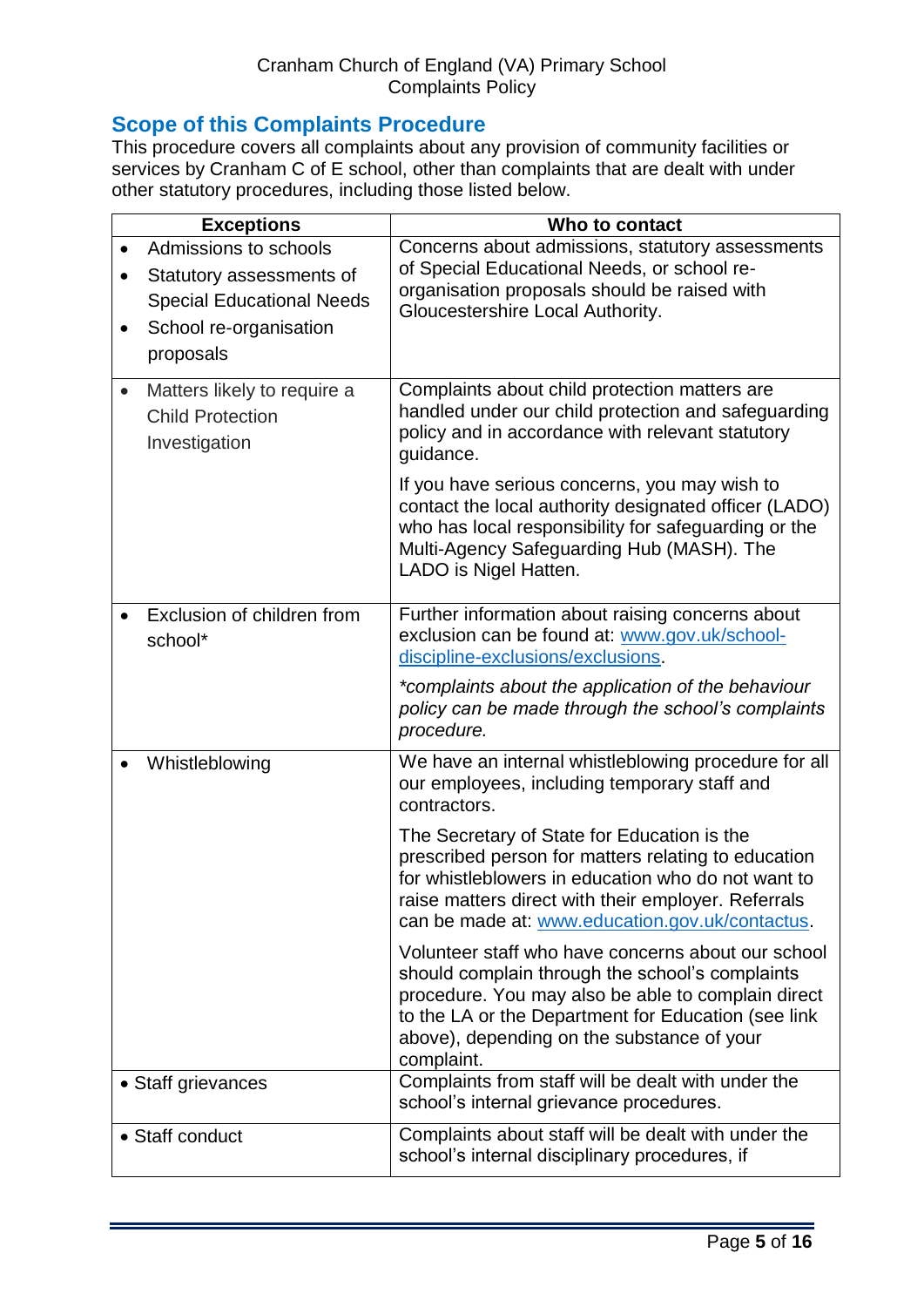|                                                                                                          | appropriate.                                                                                                                                                                                                 |
|----------------------------------------------------------------------------------------------------------|--------------------------------------------------------------------------------------------------------------------------------------------------------------------------------------------------------------|
|                                                                                                          | Complainants will not be informed of any<br>disciplinary action taken against a staff member as<br>a result of a complaint. However, the complainant<br>will be notified that the matter is being addressed. |
| Complaints about services<br>provided by other providers<br>who may use school<br>premises or facilities | Providers should have their own complaints<br>procedure to deal with complaints about service.<br>Please contact them direct.                                                                                |
| <b>National Curriculum -</b><br>content                                                                  | Please contact the Department for Education at:<br>www.education.gov.uk/contactus                                                                                                                            |

If other bodies are investigating aspects of the complaint, for example the police, local authority (LA) safeguarding teams or Tribunals, this may impact on our ability to adhere to the timescales within this procedure or result in the procedure being suspended until those public bodies have completed their investigations.

If a complainant commences legal action against Cranham School in relation to their complaint, we will consider whether to suspend the complaints procedure in relation to their complaint until those legal proceedings have concluded.

# <span id="page-5-0"></span>**Resolving complaints**

At each stage in the procedure, Cranham School wants to resolve the complaint. If appropriate, we will acknowledge that the complaint is upheld in whole or in part. In addition, we may offer one or more of the following:

- an explanation
- an admission that the situation could have been handled differently or better
- an assurance that we will try to ensure the event complained of will not recur
- an explanation of the steps that have been or will be taken to help ensure that it will not happen again and an indication of the timescales within which any changes will be made
- an undertaking to review school policies in light of the complaint
- an apology.

# <span id="page-5-1"></span>**Withdrawal of a Complaint**

If a complainant wants to withdraw their complaint, we will ask them to confirm this in writing.

# <span id="page-5-2"></span>**Stage 1**

Formal complaints must be made to the headteacher (unless they are about the headteacher), via the school office. This may be done in person, in writing (preferably on the Complaint Form), or by telephone.

The headteacher will record the date the complaint is received and will acknowledge receipt of the complaint in writing (either by letter or email) within 2 school days.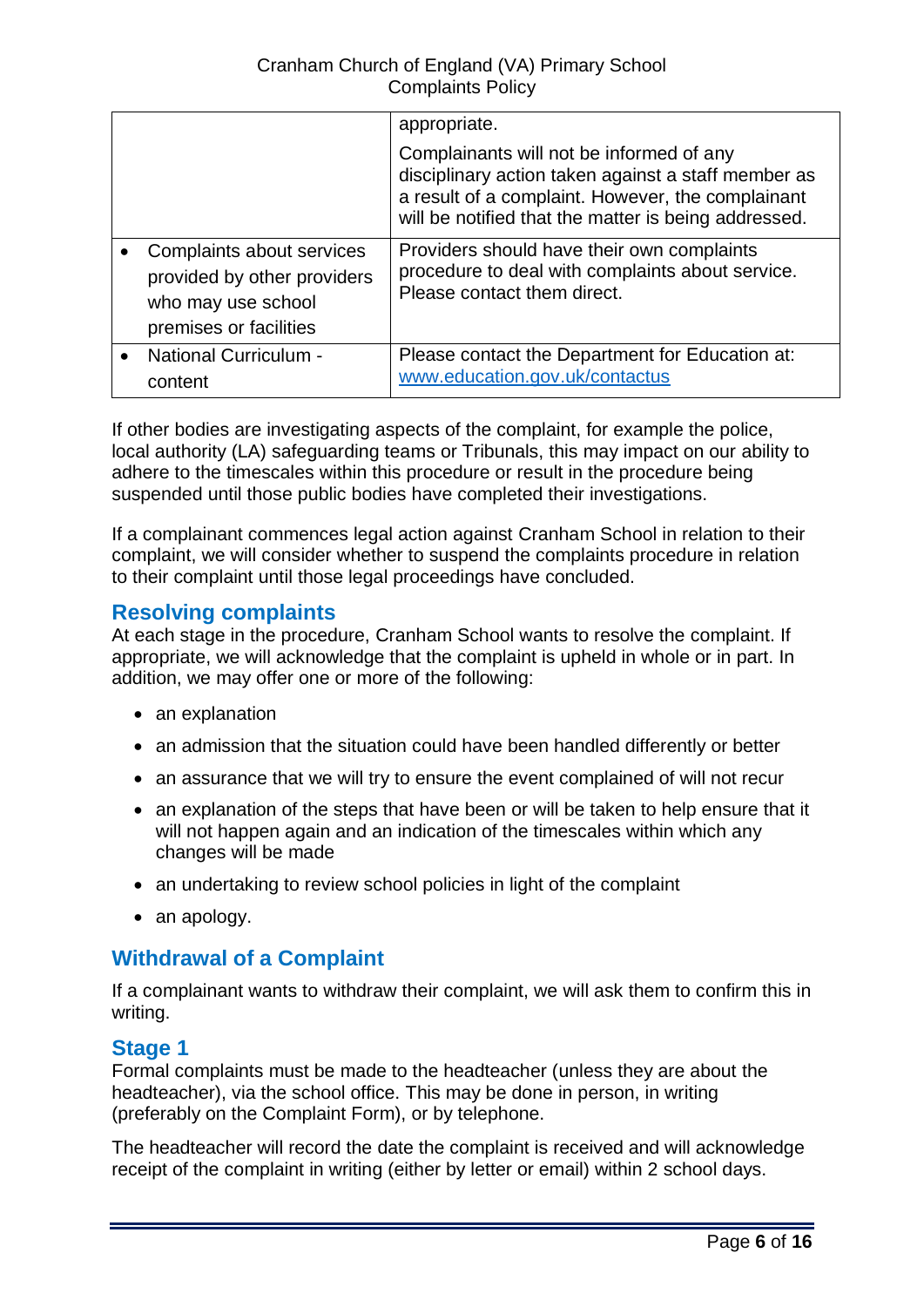Within this response, the headteacher will seek to clarify the nature of the complaint, ask what remains unresolved and what outcome the complainant would like to see. The headteacher can consider whether a face to face meeting is the most appropriate way of doing this.

*Note: The headteacher may delegate the investigation to another member of the school's senior leadership team but not the decision to be taken.*

During the investigation, the headteacher (or investigator) will:

- if necessary, interview those involved in the matter and/or those complained of, allowing them to be accompanied if they wish
- keep a written record of any meetings/interviews in relation to their investigation.

At the conclusion of their investigation, the headteacher will provide a formal written response within 2 school days of the date of receipt of the complaint.

If the headteacher is unable to meet this deadline, the complainant will be provided with an update and revised response date.

The response will detail any actions taken to investigate the complaint and provide a full explanation of the decision made and the reason(s) for it. Where appropriate, it will include details of actions 2 will take to resolve the complaint.

The headteacher will advise the complainant of how to escalate their complaint should they remain dissatisfied with the outcome of Stage 1.

If the complaint is about the headteacher, or a member of the governing body (including the Chair or Vice-Chair), a suitably skilled governor will be appointed to complete all the actions at Stage 1.

Complaints about the headteacher or member of the governing body must be made to the Clerk, via the school office.

If the complaint is:

- jointly about the Chair and Vice Chair or
- the entire governing body or
- $\bullet$  the majority of the governing body

Stage 1 will be considered by an independent investigator appointed by the governing body or The Diocese of Gloucester. At the conclusion of their investigation, the independent investigator will provide a formal written response.

# <span id="page-6-0"></span>**Stage 2**

If the complainant is dissatisfied with the outcome at Stage 1 and wishes to take the matter further, they can escalate the complaint to Stage  $2 - a$  meeting with members of the governing body's complaints committee, which will be formed of the first three, impartial, governors available. This is the final stage of the complaints procedure.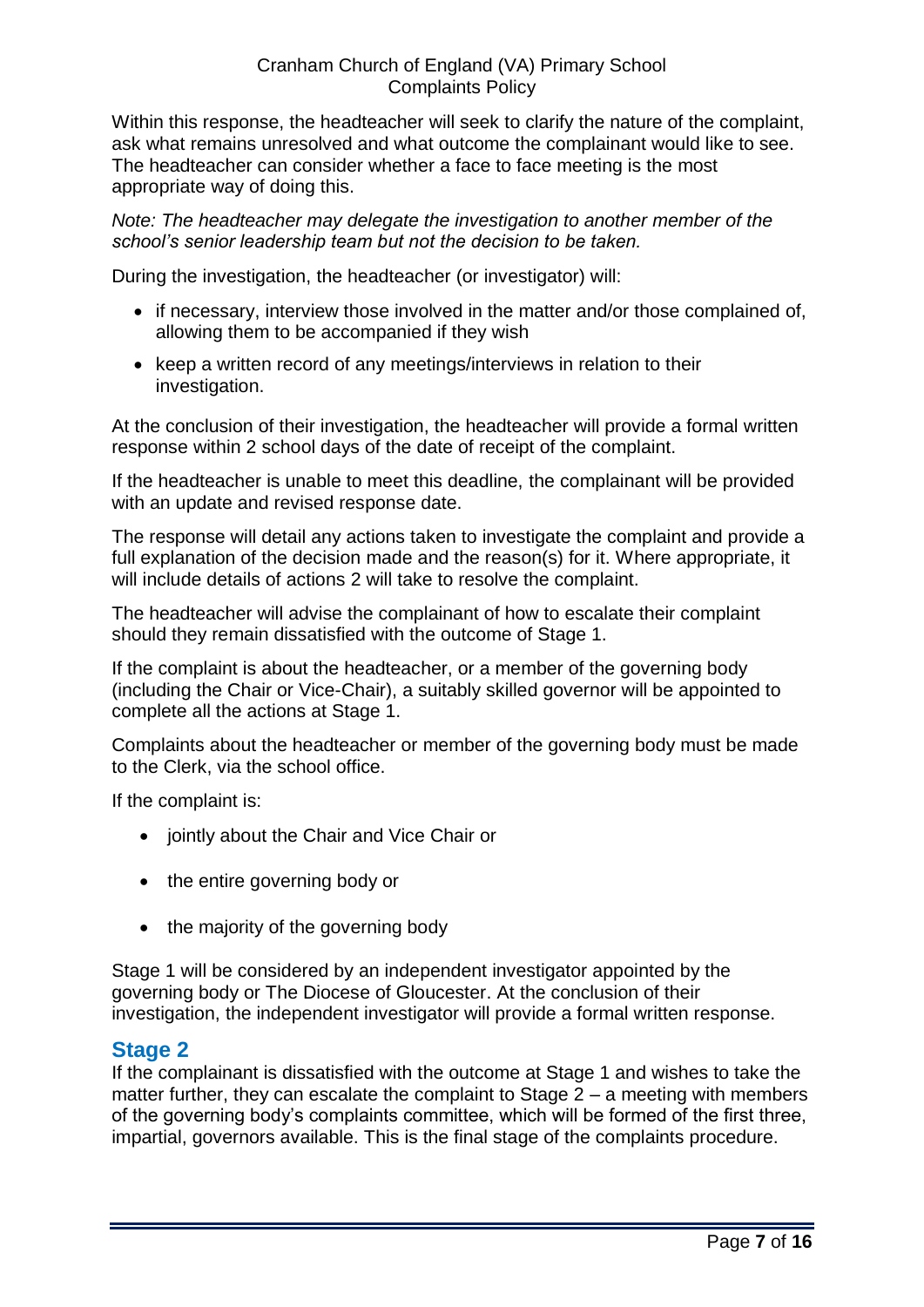A request to escalate to Stage 2 must be made to the Clerk, via the school office, within 2 school days of receipt of the Stage 1 response.

The Clerk will record the date the complaint is received and acknowledge receipt of the complaint in writing (either by letter or email) within 2 school days.

Requests received outside of this time frame will only be considered if exceptional circumstances apply.

The Clerk will write to the complainant to inform them of the date of the meeting. They will aim to convene a meeting within 5 school days of receipt of the Stage 2 request. If this is not possible, the Clerk will provide an anticipated date and keep the complainant informed.

If the complainant rejects the offer of three proposed dates, without good reason, the Clerk will decide when to hold the meeting. It will then proceed in the complainant's absence on the basis of written submissions from both parties.

The complaints committee will consist of at least three governors with no prior involvement or knowledge of the complaint. Prior to the meeting, they will decide amongst themselves who will act as the Chair of the Complaints Committee. If there are fewer than three governors from 12 available, the Clerk will source any additional, independent governors through another local school or through their LA's Governor Services team, in order to make up the committee. Alternatively, an entirely independent committee may be convened to hear the complaint at Stage 2.

The committee will decide whether to deal with the complaint by inviting parties to a meeting or through written representations, but in making their decision they will be sensitive to the complainant's needs.

If the complainant is invited to attend the meeting, they may bring someone along to provide support. This can be a relative or friend. Generally, we do not encourage either party to bring legal representatives to the committee meeting. However, there may be occasions when legal representation is appropriate.

For instance, if a school employee is called as a witness in a complaint meeting, they may wish to be supported by union and/or legal representation.

*Note: Complaints about staff conduct will not generally be handled under this complaints procedure. Complainants will be advised that any staff conduct complaints will be considered under staff disciplinary procedures, if appropriate, but outcomes will not be shared with them.* 

Representatives from the media are not permitted to attend.

At least 5 school days before the meeting, the Clerk will:

- confirm and notify the complainant of the date, time and venue of the meeting, ensuring that, if the complainant is invited, the dates are convenient to all parties and that the venue and proceedings are accessible
- request copies of any further written material to be submitted to the committee at least 4 school days before the meeting.

Any written material will be circulated to all parties at least 2 days before the date of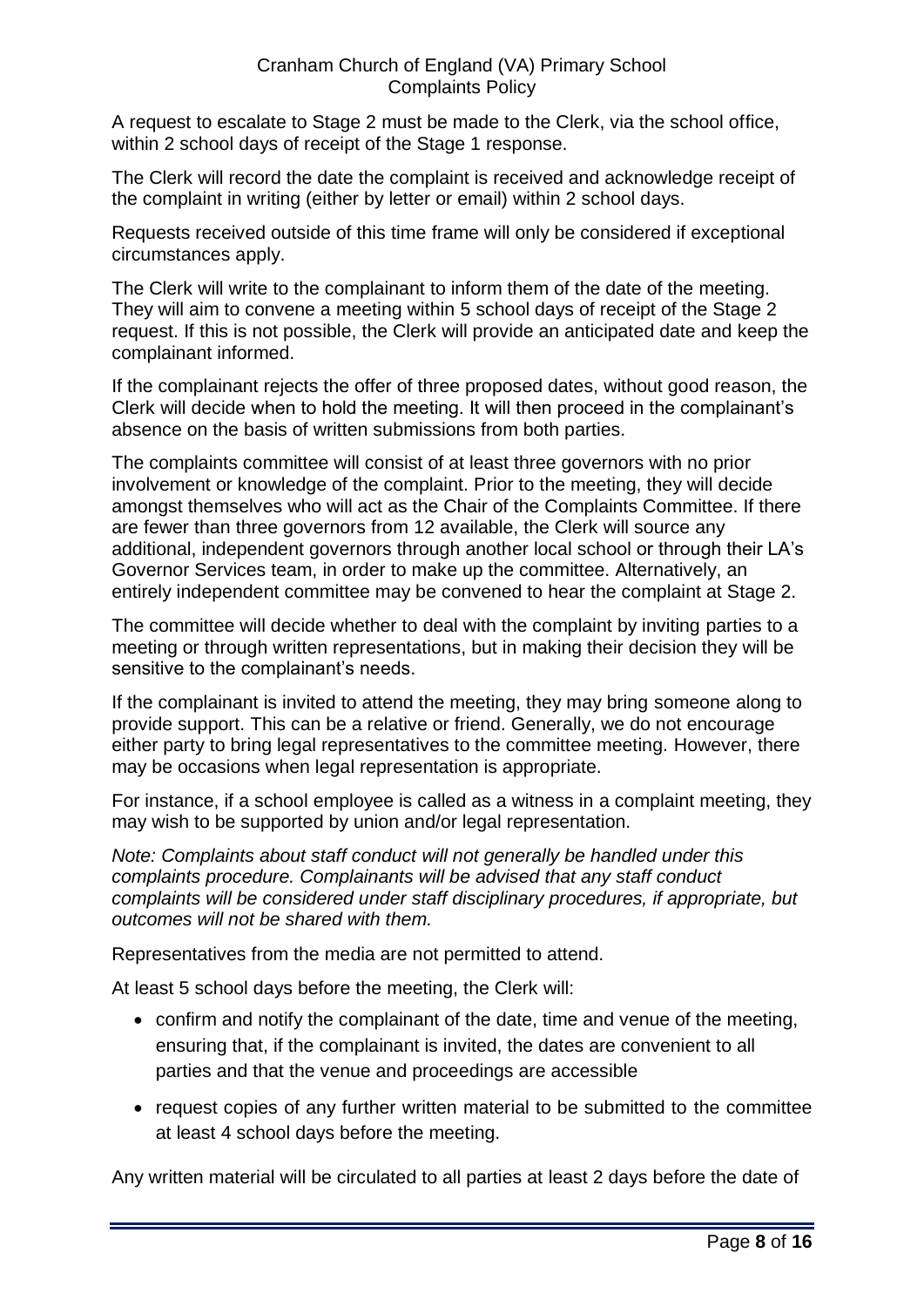the meeting. The committee will not normally accept, as evidence, recordings of conversations that were obtained covertly and without the informed consent of all parties being recorded.

The committee will also not review any new complaints at this stage or consider evidence unrelated to the initial complaint to be included. New complaints must be dealt with from Stage 1 of the procedure.

The meeting will be held in private. Electronic recordings of meetings or conversations are not normally permitted unless a complainant's own disability or special needs require it. Prior knowledge and consent of all parties attending must be sought before meetings or conversations take place. Consent will be recorded in any minutes taken.

The committee will consider the complaint and all the evidence presented. The committee can:

- uphold the complaint in whole or in part
- dismiss the complaint in whole or in part.

If the complaint is upheld in whole or in part, the committee will:

- decide on the appropriate action to be taken to resolve the complaint
- where appropriate, recommend changes to the school's systems or procedures to prevent similar issues in the future.

The Chair of the Committee will provide the complainant and Cranham School with a full explanation of their decision and the reason(s) for it, in writing, within 5 school days.

The letter to the complainant will include details of how to contact the Department for Education if they are dissatisfied with the way their complaint has been handled by Cranham School.

If the complaint is:

- jointly about the Chair and Vice Chair or
- the entire governing body or
- the majority of the governing body

Stage 2 will be heard by a committee of independent governors.

The response will detail any actions taken to investigate the complaint and provide a full explanation of the decision made and the reason(s) for it. Where appropriate, it will include details of actions Cranham School will take to resolve the complaint.

The response will also advise the complainant of how to escalate their complaint should they remain dissatisfied.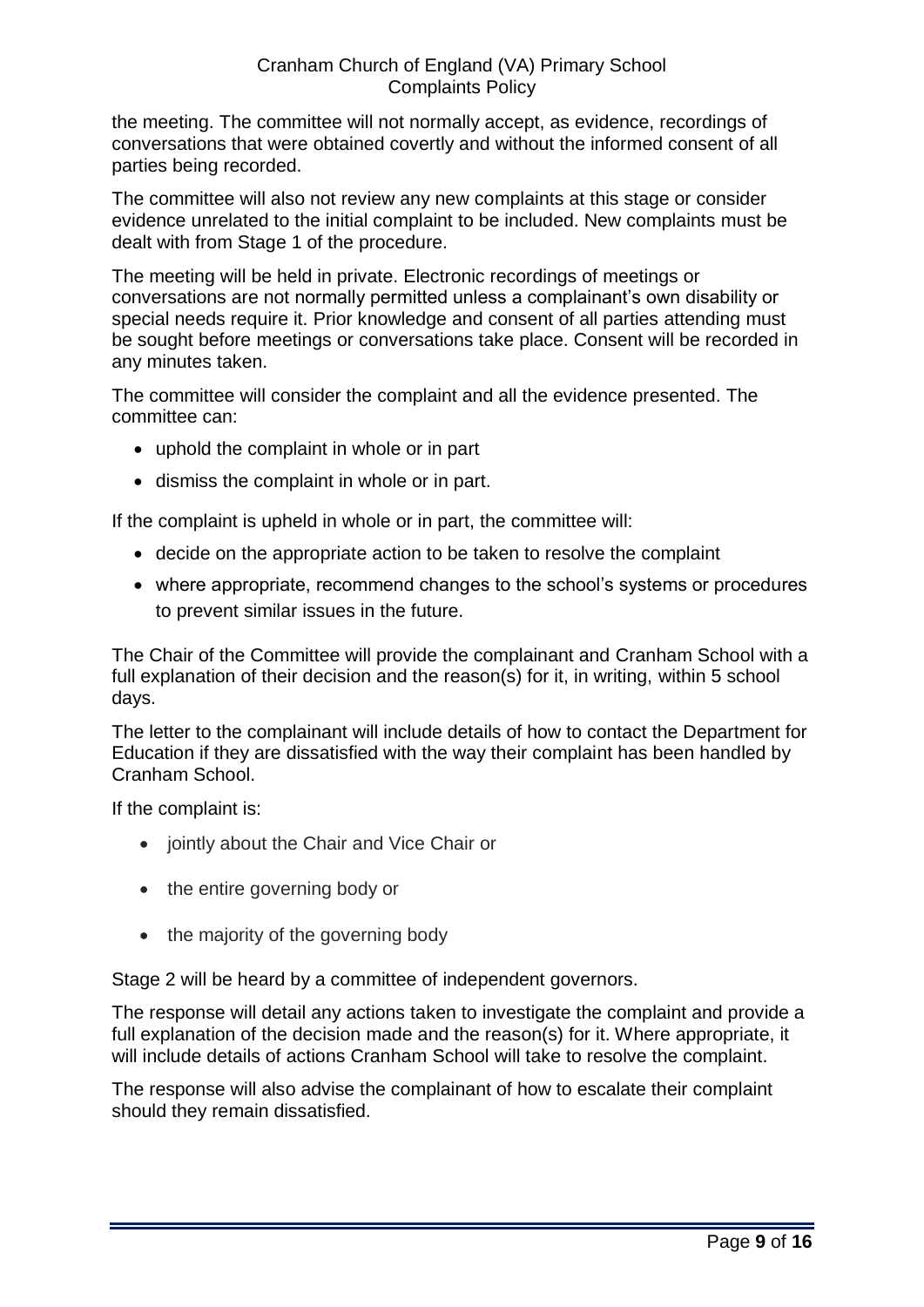# <span id="page-9-0"></span>**Next Steps**

If the complainant believes the school did not handle their complaint in accordance with the published complaints procedure or they acted unlawfully or unreasonably in the exercise of their duties under education law, they can contact the Department for Education after they have completed Stage 2.

The Department for Education will not normally reinvestigate the substance of complaints or overturn any decisions made by Cranham School. They will consider whether Cranham School has adhered to education legislation and any statutory policies connected with the complaint.

The complainant can refer their complaint to the Department for Education online at: [www.education.gov.uk/contactus,](http://www.education.gov.uk/contactus) by telephone on: 0370 000 2288 or by writing to:

Department for Education Piccadilly Gate Store Street **Manchester** M1 2WD.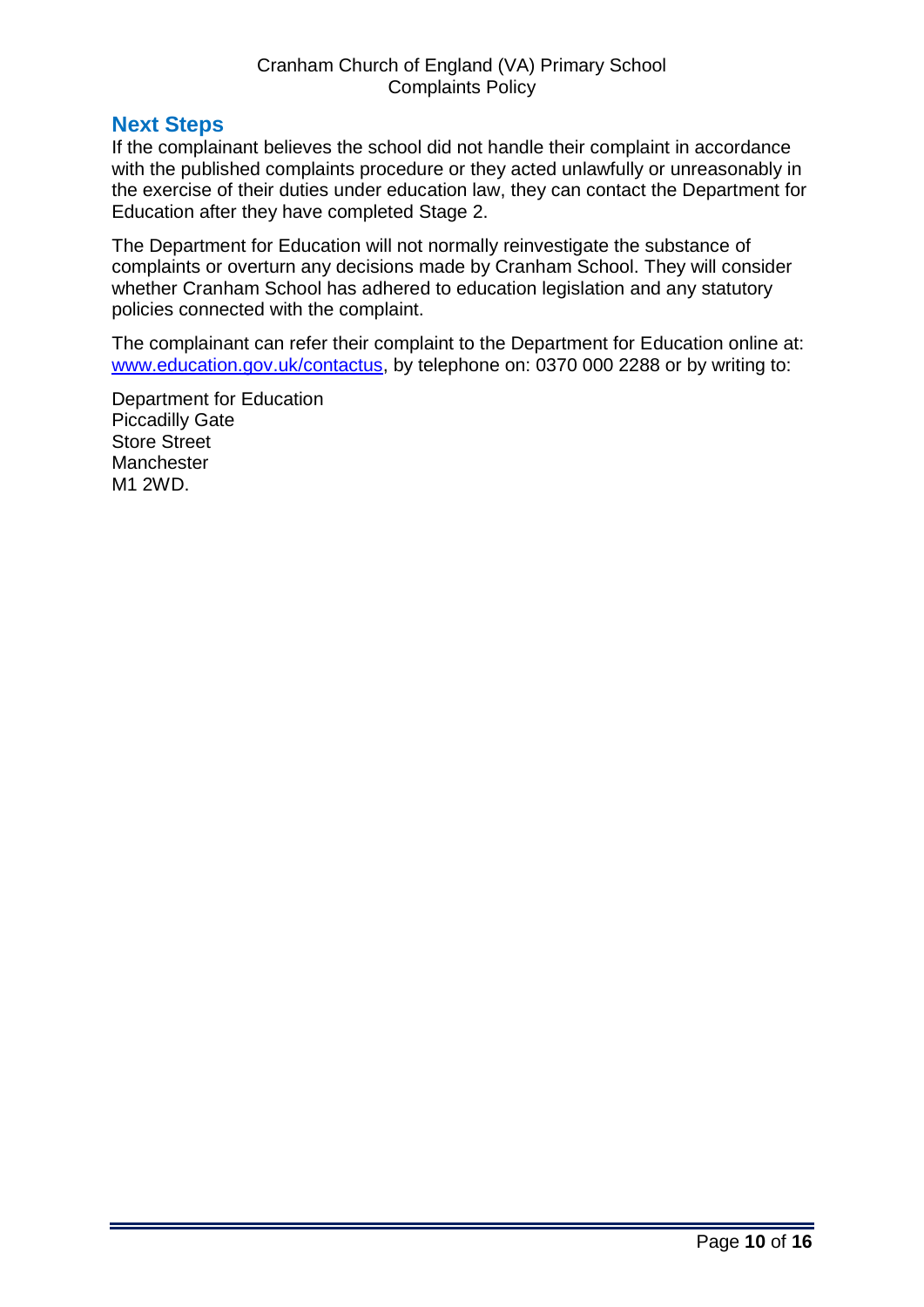# <span id="page-10-0"></span>**Complaint Form**

Please complete and return to (Head teacher) who will acknowledge receipt and explain what action will be taken.

**Pupil's name (if relevant):**

**Your relationship to the pupil (if relevant):**

**Address:** 

**Postcode: Day time telephone number:**

**Evening telephone number:**

**Please give details of your complaint, including whether you have spoken to anybody at the school about it.**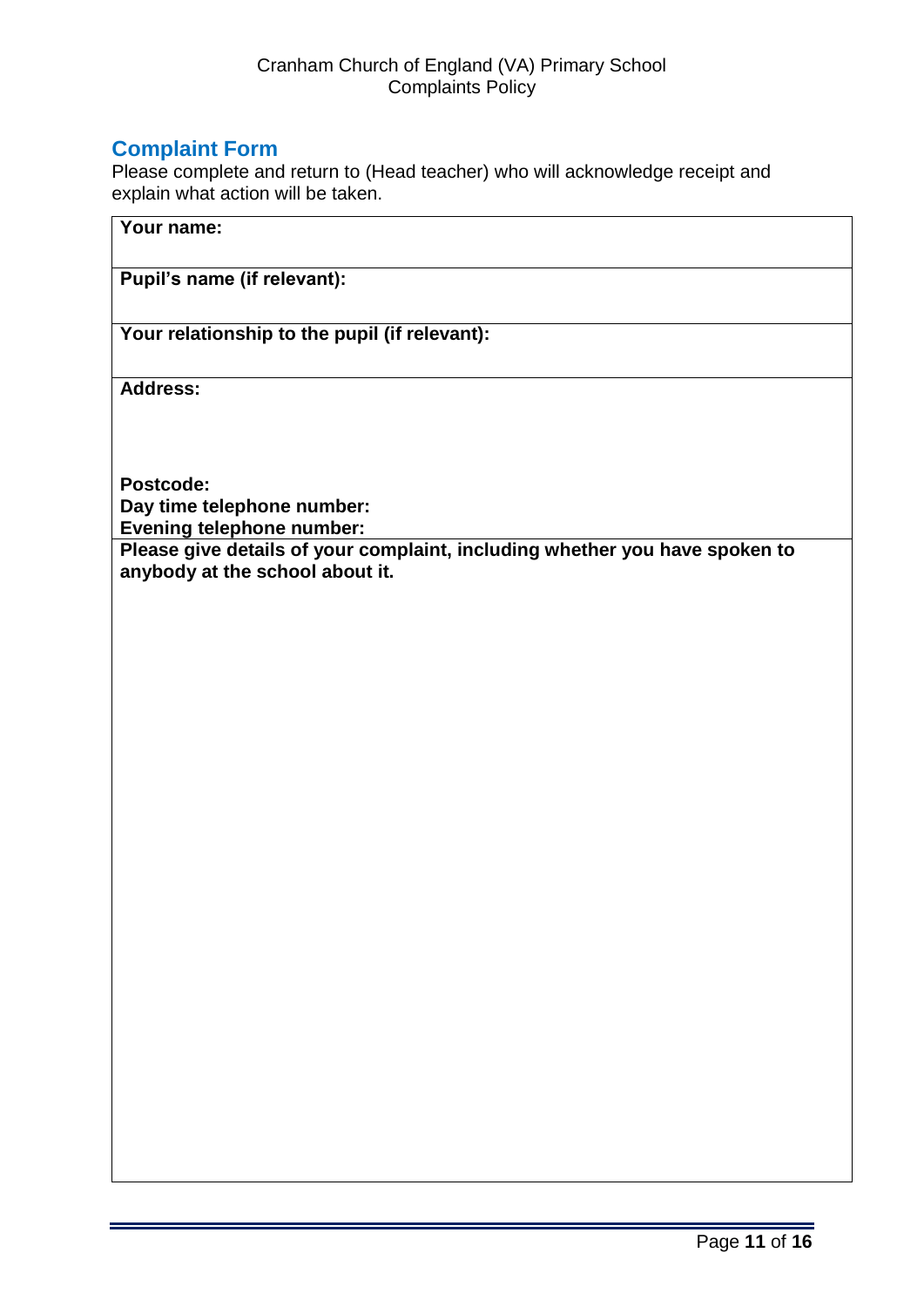| $\sim$                                                            |
|-------------------------------------------------------------------|
| What actions do you feel might resolve the problem at this stage? |
|                                                                   |
|                                                                   |
|                                                                   |
|                                                                   |
|                                                                   |
|                                                                   |
|                                                                   |
|                                                                   |
|                                                                   |
| Are you attaching any paperwork? If so, please give details.      |
|                                                                   |
|                                                                   |
|                                                                   |
|                                                                   |
|                                                                   |
|                                                                   |
|                                                                   |
| Signature:                                                        |
| Date:                                                             |
| <b>Official use</b>                                               |
| Date acknowledgement sent:                                        |
| By who:                                                           |
|                                                                   |
| <b>Complaint referred to:</b>                                     |
|                                                                   |
| Date:                                                             |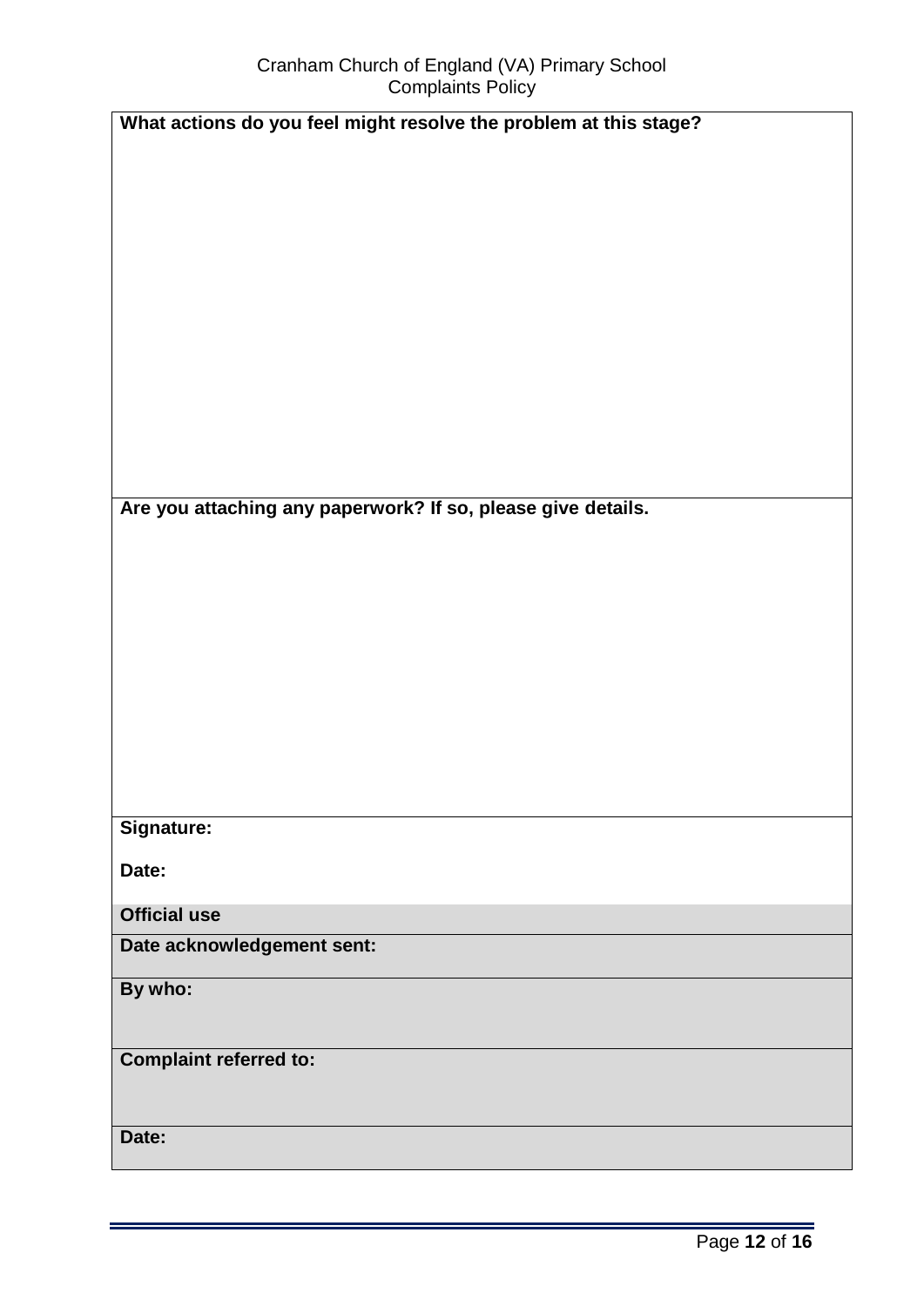# <span id="page-12-0"></span>**Roles and Responsibilities**

#### <span id="page-12-1"></span>Complainant

The complainant will receive a more effective response to the complaint if they:

- explain the complaint in full as early as possible
- co-operate with the school in seeking a solution to the complaint
- respond promptly to requests for information or meetings or in agreeing the details of the complaint
- ask for assistance as needed
- treat all those involved in the complaint with respect
- refrain from publicising the details of their complaint on social media and respect confidentiality.

#### <span id="page-12-2"></span>Investigator

The investigator's role is to establish the facts relevant to the complaint by:

- providing a comprehensive, open, transparent and fair consideration of the complaint through:
	- o sensitive and thorough interviewing of the complainant to establish what has happened and who has been involved
	- o interviewing staff and children/young people and other people relevant to the complaint
	- o consideration of records and other relevant information
	- o analysing information
- liaising with the complainant and the complaints co-ordinator as appropriate to clarify what the complainant feels would put things right.

The investigator should:

- conduct interviews with an open mind and be prepared to persist in the questioning
- keep notes of interviews or arrange for an independent note taker to record minutes of the meeting
- ensure that any papers produced during the investigation are kept securely pending any appeal
- be mindful of the timescales to respond
- prepare a comprehensive report for the headteacher or complaints committee that sets out the facts, identifies solutions and recommends courses of action to resolve problems.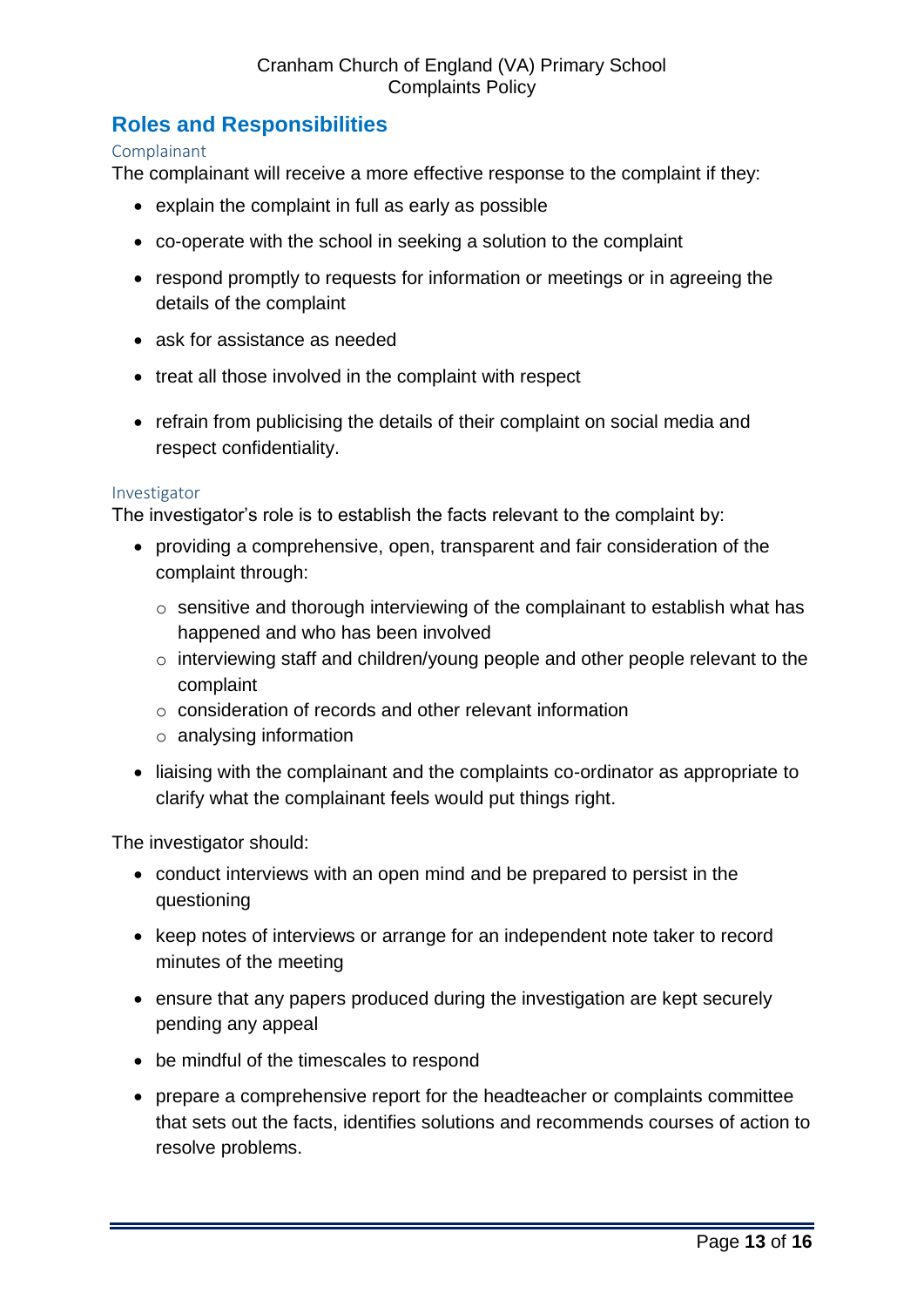The headteacher or complaints committee will then determine whether to uphold or dismiss the complaint and communicate that decision to the complainant, providing the appropriate escalation details.

# *Complaints Co-ordinator (this could be the headteacher / designated complaints governor or other staff member providing administrative support)*

The complaints co-ordinator should:

- ensure that the complainant is fully updated at each stage of the procedure
- liaise with staff members, headteacher, Chair of Governors, Clerk and LAs (if appropriate) to ensure the smooth running of the complaints procedure
- be aware of issues regarding:
	- $\circ$  sharing third party information
	- o additional support. This may be needed by complainants when making a complaint including interpretation support or where the complainant is a child or young person
- keep records.

#### <span id="page-13-0"></span>Clerk to the Governing Body

The Clerk is the contact point for the complainant and the committee and should:

- ensure that all people involved in the complaint procedure are aware of their legal rights and duties, including any under legislation relating to school complaints, education law, the Equality Act 2010, the Freedom of Information Act 2000, the Data Protection Act (DPA) 2018 and the General Data Protection Regulations (GDPR)
- set the date, time and venue of the meeting, ensuring that the dates are convenient to all parties (if they are invited to attend) and that the venue and proceedings are accessible
- collate any written material relevant to the complaint (for example; stage 1 paperwork, school and complainant submissions) and send it to the parties in advance of the meeting within an agreed timescale
- record the proceedings
- circulate the minutes of the meeting
- notify all parties of the committee's decision.

#### <span id="page-13-1"></span>Committee Chair

The committee's chair, who is nominated in advance of the complaint meeting, should ensure that:

 both parties are asked (via the Clerk) to provide any additional information relating to the complaint by a specified date in advance of the meeting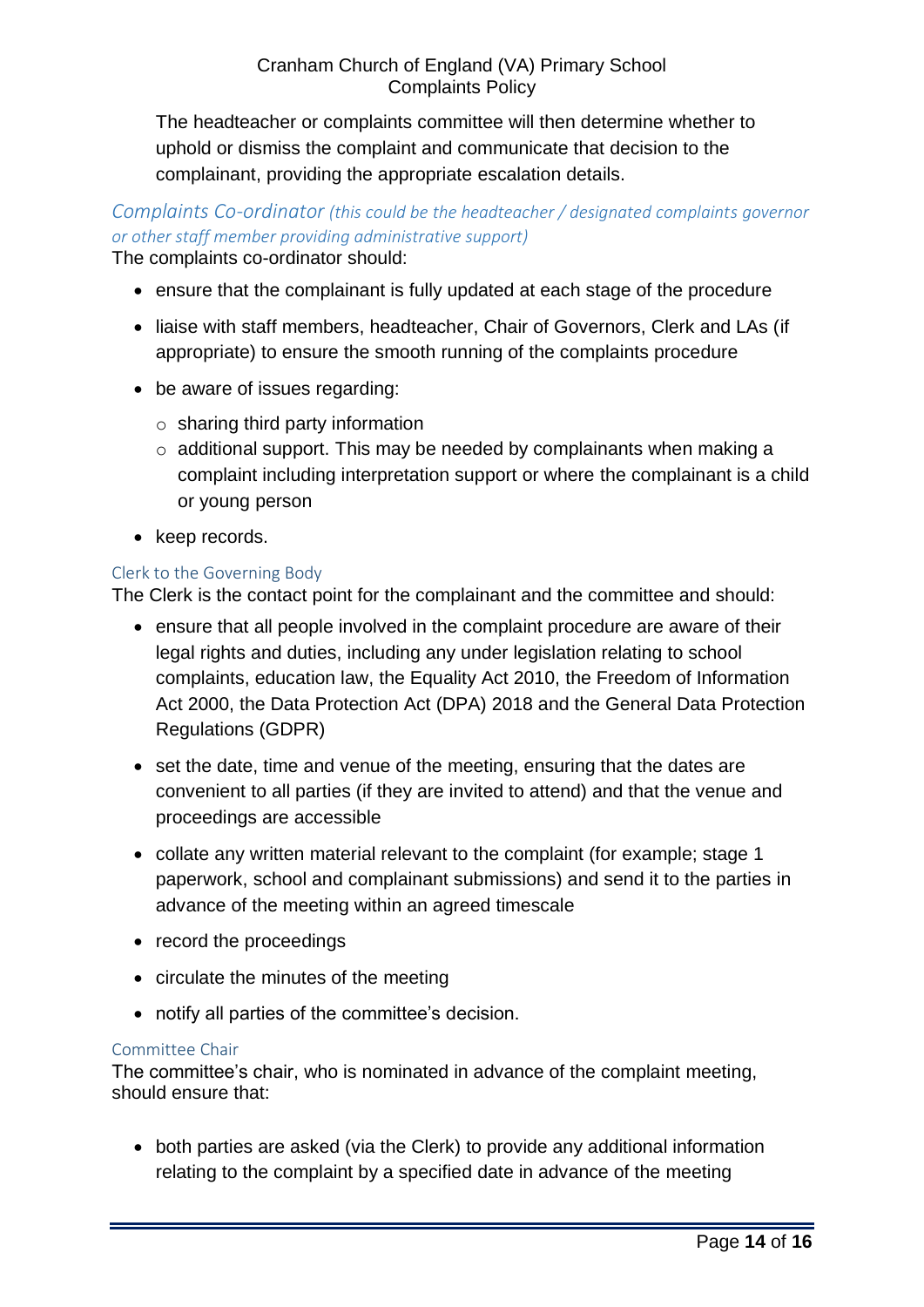- the meeting is conducted in an informal manner, is not adversarial, and that, if all parties are invited to attend, everyone is treated with respect and courtesy
- complainants who may not be used to speaking at such a meeting are put at ease. This is particularly important if the complainant is a child/young person
- the remit of the committee is explained to the complainant
- written material is seen by everyone in attendance, provided it does not breach confidentiality or any individual's rights to privacy under the DPA 2018 or GDPR.

If a new issue arises it would be useful to give everyone the opportunity to consider and comment upon it; this may require a short adjournment of the meeting

- both the complainant and the school are given the opportunity to make their case and seek clarity, either through written submissions ahead of the meeting or verbally in the meeting itself
- the issues are addressed
- key findings of fact are made
- the committee is open-minded and acts independently
- no member of the committee has an external interest in the outcome of the proceedings or any involvement in an earlier stage of the procedure
- the meeting is minuted
- they liaise with the Clerk (and complaints co-ordinator, if the school has one).

#### <span id="page-14-0"></span>Committee Member

Committee members should be aware that:

• the meeting must be independent and impartial, and should be seen to be so

No governor may sit on the committee if they have had a prior involvement in the complaint or in the circumstances surrounding it.

• the aim of the meeting should be to resolve the complaint and achieve reconciliation between the school and the complainant

We recognise that the complainant might not be satisfied with the outcome if the meeting does not find in their favour. It may only be possible to establish the facts and make recommendations.

many complainants will feel nervous and inhibited in a formal setting

Parents/carers often feel emotional when discussing an issue that affects their child.

 extra care needs to be taken when the complainant is a child/young person and present during all or part of the meeting